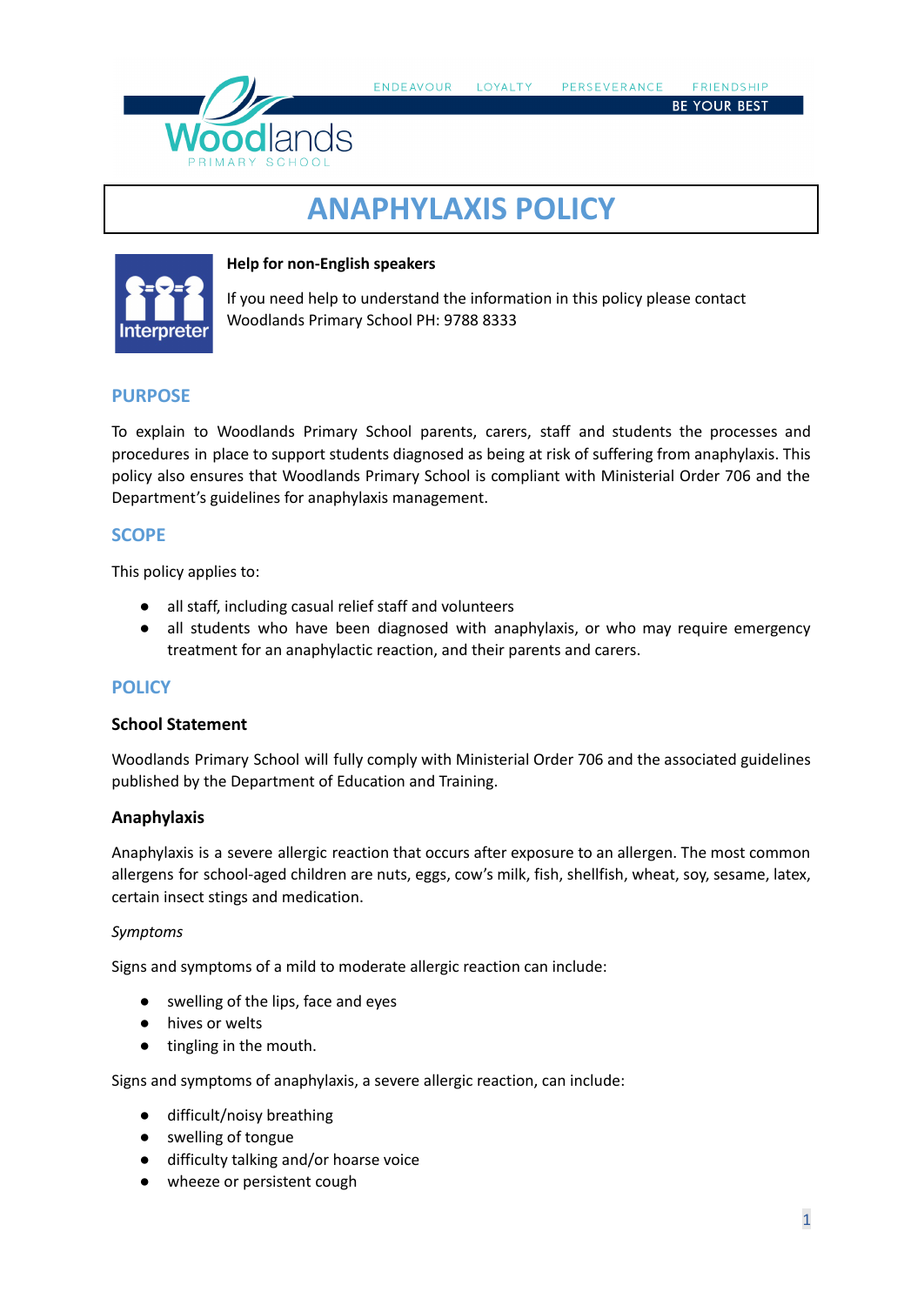

- persistent dizziness or collapse
- student appears pale or floppy
- abdominal pain and/or vomiting.

Symptoms usually develop within ten minutes and up to two hours after exposure to an allergen, but can appear within a few minutes.

# *Treatment*

Adrenaline given as an injection into the muscle of the outer mid-thigh is the first aid treatment for anaphylaxis.

Individuals diagnosed as being at risk of anaphylaxis are prescribed an adrenaline autoinjector for use in an emergency. These adrenaline autoinjectors are designed so that anyone can use them in an emergency.

# **Individual Anaphylaxis Management Plans**

All students at Woodlands Primary School who are diagnosed by a medical practitioner as being at risk of suffering from an anaphylactic reaction must have an Individual Anaphylaxis Management Plan. When notified of an anaphylaxis diagnosis, the Principal of Woodlands Primary School is responsible for developing a plan in consultation with the student's parents/carers.

Where necessary, an Individual Anaphylaxis Management Plan will be in place as soon as practicable after a student enrols at Woodlands Primary School and where possible, before the student's first day.

Parents and carers must:

- obtain an ASCIA Action Plan for Anaphylaxis from the student's medical practitioner and provide a copy to the school as soon as practicable
- immediately inform the school in writing if there is a relevant change in the student's medical condition and obtain an updated ASCIA Action Plan for Anaphylaxis
- provide an up-to-date photo of the student for the ASCIA Action Plan for Anaphylaxis when that Plan is provided to the school and each time it is reviewed
- provide the school with a current adrenaline autoinjector for the student that has not expired;
- participate in annual reviews of the student's Plan.

Each student's Individual Anaphylaxis Management Plan must include:

- information about the student's medical condition that relates to allergies and the potential for anaphylactic reaction, including the type of allergies the student has
- information about the signs or symptoms the student might exhibit in the event of an allergic reaction based on a written diagnosis from a medical practitioner
- strategies to minimise the risk of exposure to known allergens while the student is under the care or supervision of school staff, including in the school yard, at camps and excursions, or at special events conducted, organised or attended by the school
- the name of the person(s) responsible for implementing the risk minimisation strategies, which have been identified in the Plan
- information about where the student's medication will be stored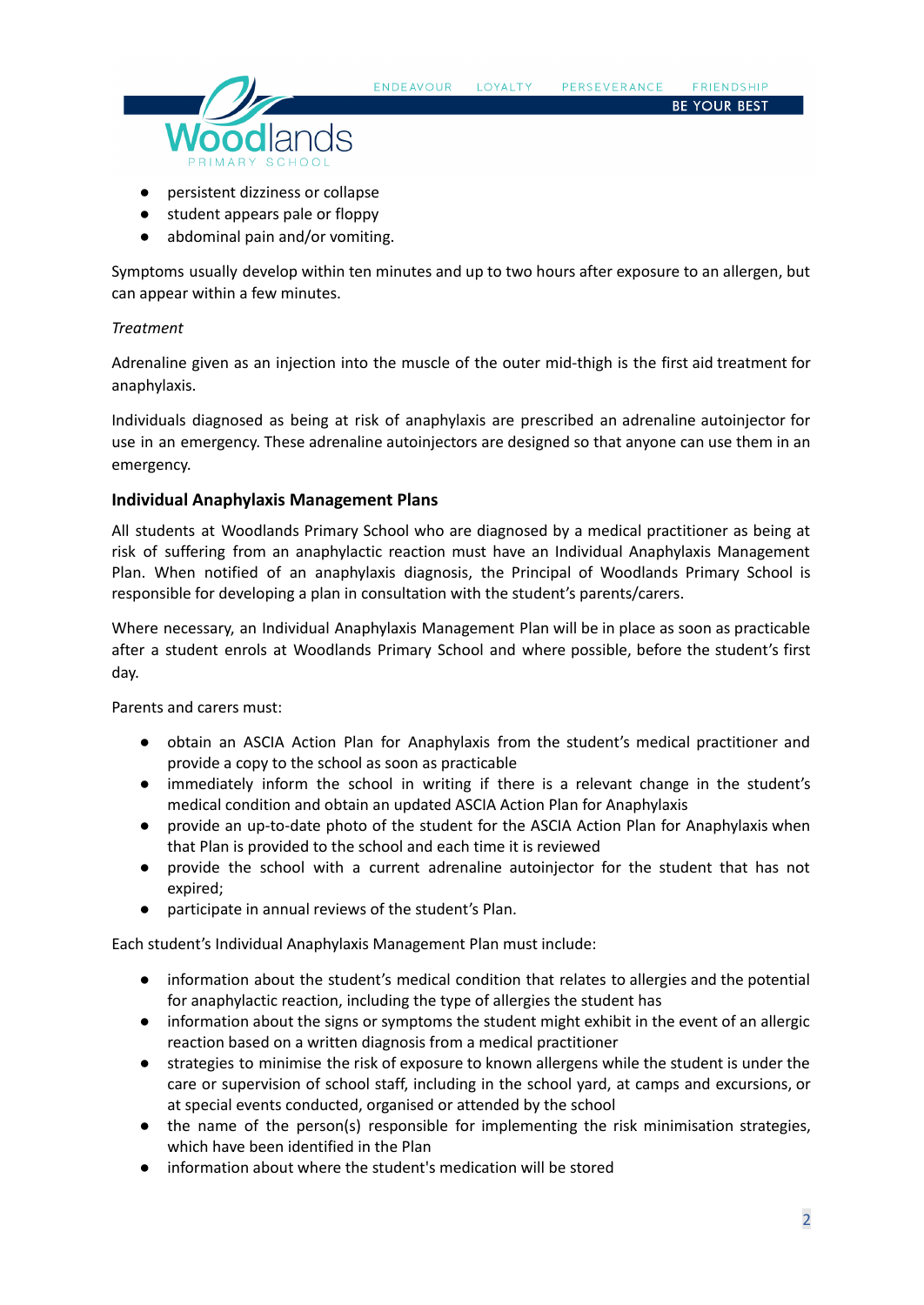

- the student's emergency contact details
- an up-to-date ASCIA Action Plan for Anaphylaxis completed by the student's medical practitioner.

#### *Review and updates to Individual Anaphylaxis Management Plans*

A student's Individual Anaphylaxis Management Plan will be reviewed and updated on an annual basis in consultation with the student's parents/carers. The plan will also be reviewed and, where necessary, updated in the following circumstances:

- as soon as practicable after the student has an anaphylactic reaction at school
- if the student's medical condition, insofar as it relates to allergy and the potential for anaphylactic reaction, changes
- when the student is participating in an off-site activity, including camps and excursions, or at special events including fetes and concerts.

Our school may also consider updating a student's Individual Anaphylaxis Management Plan if there is an identified and significant increase in the student's potential risk of exposure to allergens at school.

#### **Location of plans and adrenaline autoinjectors**

*A copy of each student's Individual Anaphylaxis Management Plan will be stored with their ASCIA Action Plan for Anaphylaxis in the sick bay (there is also a copy in the attendance roll and parents receive a copy), and together with the student's adrenaline autoinjector. Adrenaline autoinjectors must be labelled with the student's name.*

#### **Risk Minimisation Strategies**

*To reduce the risk of a student suffering from an anaphylactic reaction at Woodlands Primary School, we have put in place the following strategies:*

- *● staff and students are regularly reminded to wash their hands after eating;*
- *● students are discouraged from sharing food*
- *● tongs be worn when picking up papers or rubbish in the playground;*
- *● year groups will be informed of allergens that must be avoided*
- *● a general use adrenaline autoinjector will be stored at the office*
- *● Planning for off-site activities will include risk minimisation strategies for students at risk of anaphylaxis including supervision requirements, appropriate number of trained staff, emergency response procedures and other risk controls appropriate to the activity and students attending.*

### **Adrenaline autoinjectors for general use**

Woodlands Primary School will maintain a supply of adrenaline autoinjector(s) for general use, as a back-up to those provided by parents and carers for specific students, and also for students who may suffer from a first time reaction at school.

Adrenaline autoinjectors for general use will be stored at the school office and labelled "general use".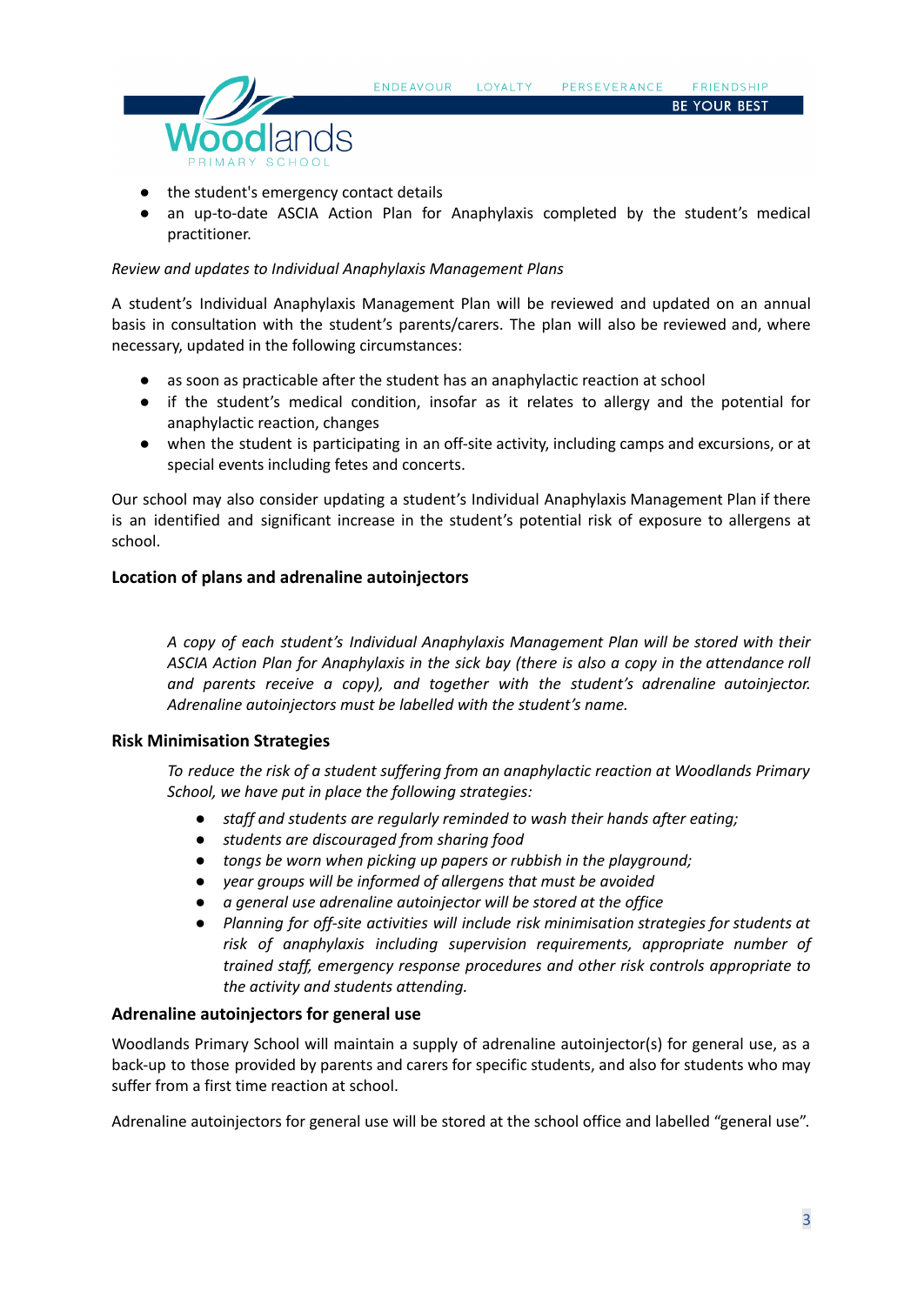

The Principal is responsible for arranging the purchase of adrenaline autoinjectors for general use, and will consider:

LOYALTY

PERSEVERANCE

**FRIENDSHIP BE YOUR BEST** 

- the number of students enrolled at Woodlands Primary School at risk of anaphylaxis
- the accessibility of adrenaline autoinjectors supplied by parents
- the availability of a sufficient supply of autoinjectors for general use in different locations at the school, as well as at camps, excursions and events
- the limited life span of adrenaline autoinjectors, and the need for general use adrenaline autoinjectors to be replaced when used or prior to expiry
- the weight of the students at risk of anaphylaxis to determine the correct dosage of adrenaline autoiniector/s to purchase.

# **Emergency Response**

In the event of an anaphylactic reaction, the emergency response procedures in this policy must be followed, together with the school's general first aid procedures, emergency response procedures and the student's Individual Anaphylaxis Management Plan.

A complete and up-to-date list of students identified as being at risk of anaphylaxis is maintained by Michelle Mogyorossy, school First Aid Officer, and is stored at the school office. For camps, excursions and special events, a designated staff member will be responsible for maintaining a list of students at risk of anaphylaxis attending the special event, together with their Individual Anaphylaxis Management Plans and adrenaline autoinjectors, where appropriate.

If a student experiences an anaphylactic reaction at school or during a school activity, school staff must:

| <b>Step</b> | <b>Action</b>                                                                                                                                                                                                                                                                                    |
|-------------|--------------------------------------------------------------------------------------------------------------------------------------------------------------------------------------------------------------------------------------------------------------------------------------------------|
| 1.          | Lay the person flat<br>$\bullet$                                                                                                                                                                                                                                                                 |
|             | Do not allow them to stand or walk                                                                                                                                                                                                                                                               |
|             | If breathing is difficult, allow them to sit<br>$\bullet$                                                                                                                                                                                                                                        |
|             | Be calm and reassuring                                                                                                                                                                                                                                                                           |
|             | Do not leave them alone                                                                                                                                                                                                                                                                          |
|             | Seek assistance from another staff member or reliable student to locate the<br>student's adrenaline autoinjector or the school's general use autoinjector, and<br>the student's Individual Anaphylaxis Management Plan, stored at the school<br>office (in the sickbay hanging on the side wall) |
|             | If the student's plan is not immediately available, or they appear to be<br>$\bullet$                                                                                                                                                                                                            |
|             | experiencing a first time reaction, follow steps 2 to 5                                                                                                                                                                                                                                          |
| 2.          | Administer an EpiPen or EpiPen Jr                                                                                                                                                                                                                                                                |
|             | Remove from plastic container                                                                                                                                                                                                                                                                    |
|             | Form a fist around the EpiPen and pull off the blue safety release (cap)<br>$\bullet$                                                                                                                                                                                                            |
|             | Place orange end against the student's outer mid-thigh (with or without<br>$\bullet$<br>clothing)                                                                                                                                                                                                |
|             | Push down hard until a click is heard or felt and hold in place for 3 seconds                                                                                                                                                                                                                    |
|             | Remove EpiPen<br>$\bullet$                                                                                                                                                                                                                                                                       |
|             | Note the time the EpiPen is administered<br>$\bullet$                                                                                                                                                                                                                                            |
|             | Retain the used EpiPen to be handed to ambulance paramedics along with the<br>$\bullet$<br>time of administration                                                                                                                                                                                |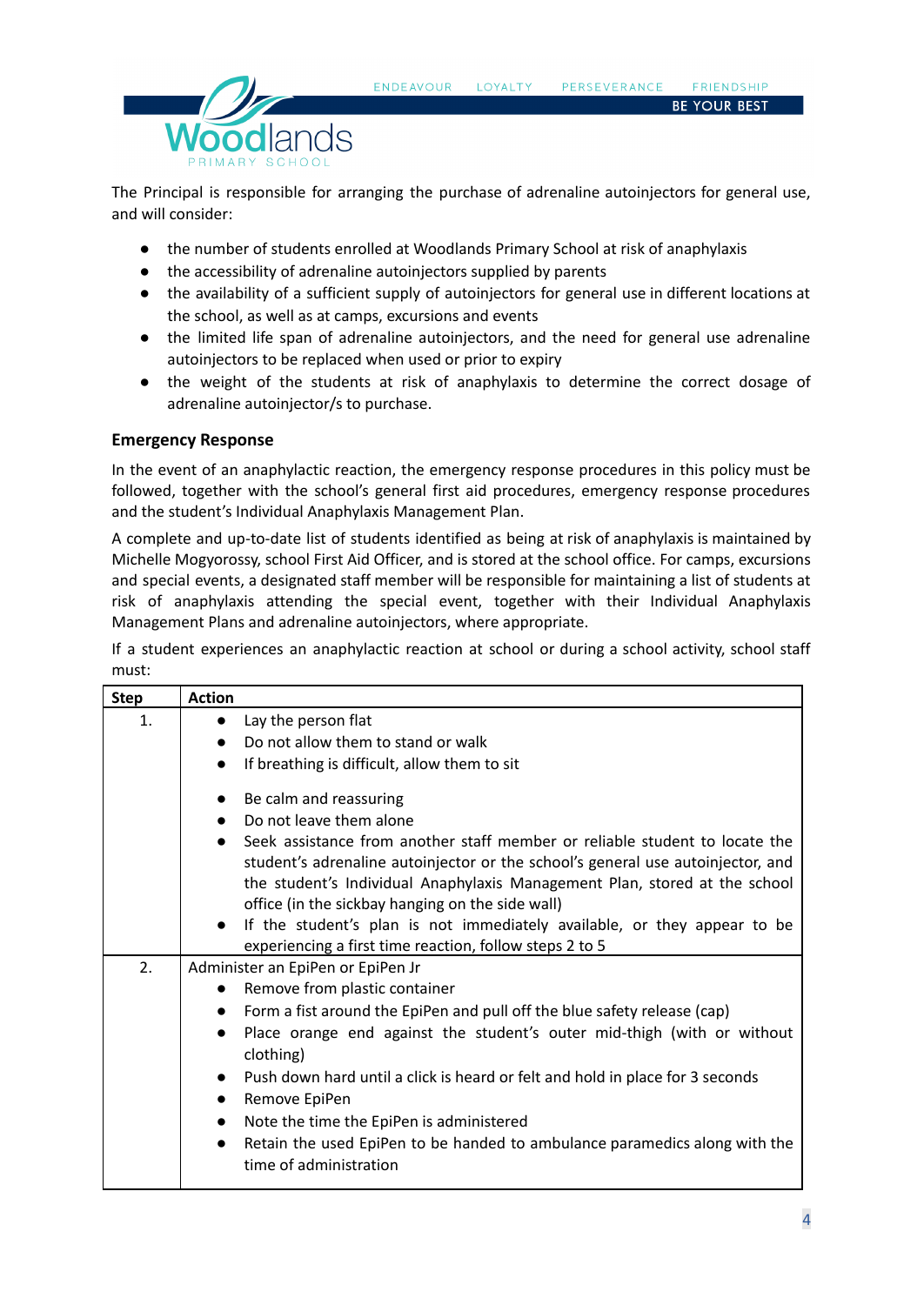



|    | <b>OR</b>                                                                                                                                                                                                                                                                                                                                                                                                                                                                                                                                                                                       |
|----|-------------------------------------------------------------------------------------------------------------------------------------------------------------------------------------------------------------------------------------------------------------------------------------------------------------------------------------------------------------------------------------------------------------------------------------------------------------------------------------------------------------------------------------------------------------------------------------------------|
|    | Administer an Anapen® 500, Anapen® 300, or Anapen® Jr.<br>Pull off the black needle shield<br>$\bullet$<br>Pull off grey safety cap (from the red button)<br>$\bullet$<br>Place needle end firmly against the student's outer mid-thigh at 90 degrees<br>$\bullet$<br>(with or without clothing)<br>Press red button so it clicks and hold for 10 seconds<br>$\bullet$<br>Remove Anapen <sup>®</sup><br>$\bullet$<br>Note the time the Anapen is administered<br>$\bullet$<br>Retain the used Anapen to be handed to ambulance paramedics along with the<br>$\bullet$<br>time of administration |
| 3. | Call an ambulance (000)                                                                                                                                                                                                                                                                                                                                                                                                                                                                                                                                                                         |
| 4. | If there is no improvement or severe symptoms progress (as described in the ASCIA<br>Action Plan for Anaphylaxis), further adrenaline doses may be administered every five<br>minutes, if other adrenaline autoinjectors are available.                                                                                                                                                                                                                                                                                                                                                         |
| 5. | Contact the student's emergency contacts.                                                                                                                                                                                                                                                                                                                                                                                                                                                                                                                                                       |

If a student appears to be having a severe allergic reaction but has not been previously diagnosed with an allergy or being at risk of anaphylaxis, school staff should follow steps  $2 - 5$  as above.

Schools can use either the EpiPen® **and Anapen® on any student** suspected to be experiencing an anaphylactic reaction, regardless of the device prescribed in their ASCIA Action Plan.

Where possible, schools should consider using the correct dose of adrenaline autoinjector depending on the weight of the student. However, in an emergency if there is no other option available, any device should be administered to the student.

# **Communication Plan**

This policy will be available on Woodlands Primary School's website so that parents and other members of the school community can easily access information about Woodlands Primary School's anaphylaxis management procedures. The parents and carers of students who are enrolled at Woodlands Primary School and are identified as being at risk of anaphylaxis will also be provided with a copy of this policy.

The Principal is responsible for ensuring that all relevant staff, including casual relief staff, canteen staff and volunteers are aware of this policy and Woodlands Primary School's procedures for anaphylaxis management. Casual relief staff and volunteers who are responsible for the care and/or supervision of students who are identified as being at risk of anaphylaxis will also receive a verbal briefing on this policy, their role in responding to an anaphylactic reaction and where required, the identity of students at risk.

The Principal is also responsible for ensuring relevant staff are trained and briefed in anaphylaxis management, consistent with the Department's **[Anaphylaxis](https://www2.education.vic.gov.au/pal/anaphylaxis/guidance) Guidelines**.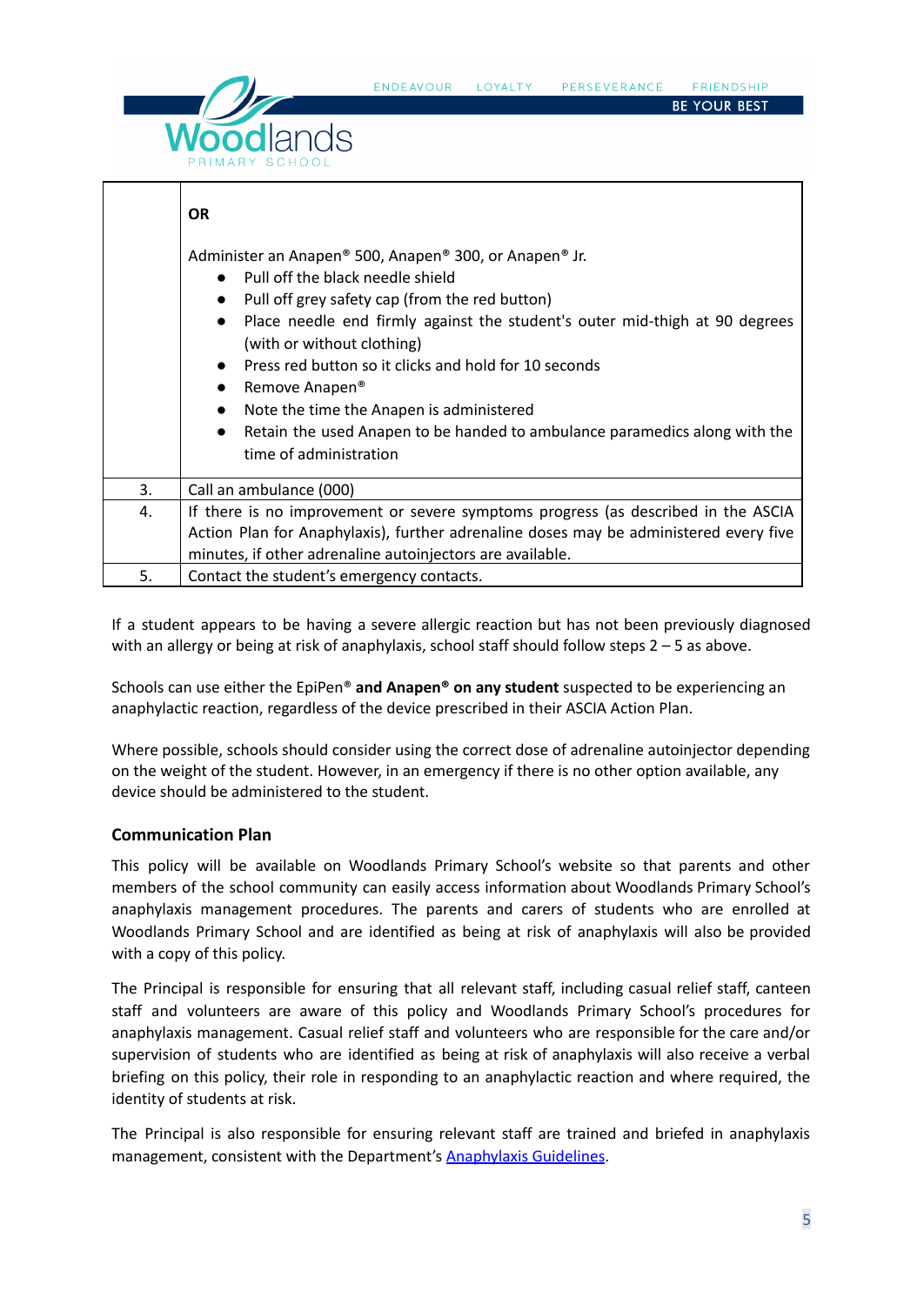

#### **Staff training**

The Principal will ensure that the following school staff are appropriately trained in anaphylaxis management:

- ●School staff who conduct classes attended by students who are at risk of anaphylaxis
- ●School staff who conduct specialist classes, admin staff, first aiders and any other member of school staff as required by the Principal based on a risk assessment.

Staff who are required to undertake training must have completed:

- an approved face-to-face anaphylaxis management training course in the last three years, or
- an approved online anaphylaxis management training course in the last two years.

Woodlands Primary School uses the following training course/s Anaphylaxis 22300VIC Anaphylaxis e-training Epipen Supervisor 22303VIC.

[Note, for details about approved staff training modules, refer to chapter 5 of the [Anaphylaxis](https://www2.education.vic.gov.au/pal/anaphylaxis/guidance/5-staff-training) **[Guidelines](https://www2.education.vic.gov.au/pal/anaphylaxis/guidance/5-staff-training)1** 

Staff are also required to attend a briefing on anaphylaxis management and this policy at least twice per year (with the first briefing to be held at the beginning of the school year), facilitated by a staff member who has successfully completed an anaphylaxis management course within the last 2 years including School Anaphylaxis Supervisor. Each briefing will address:

- this policy
- the causes, symptoms and treatment of anaphylaxis
- the identities of students with a medical condition that relates to allergies and the potential for anaphylactic reaction, and where their medication is located
- how to use an adrenaline autoinjector, including hands on practice with a trainer adrenaline autoinjector
- the school's general first aid and emergency response procedures
- the location of, and access to, adrenaline autoinjectors that have been provided by parents or purchased by the school for general use.

When a new student enrols at Woodlands Primary School who is at risk of anaphylaxis, the Principal will develop an interim plan in consultation with the student's parents and ensure that appropriate staff are trained and briefed as soon as possible.

A record of staff training courses and briefings will be maintained through the school's online Emergency Management Plan.

The Principal will ensure that while students at risk of anaphylaxis are under the care or supervision of the school outside of normal class activities, including in the school yard, at camps and excursions, or at special event days, there is a sufficient number of school staff present who have been trained in anaphylaxis management.

# **FURTHER INFORMATION AND RESOURCES**

- The Department's Policy and Advisory Library (PAL):
	- o [Anaphylaxis](https://www2.education.vic.gov.au/pal/anaphylaxis/policy)
- **Allergy & [Anaphylaxis](https://allergyfacts.org.au/) Australia**